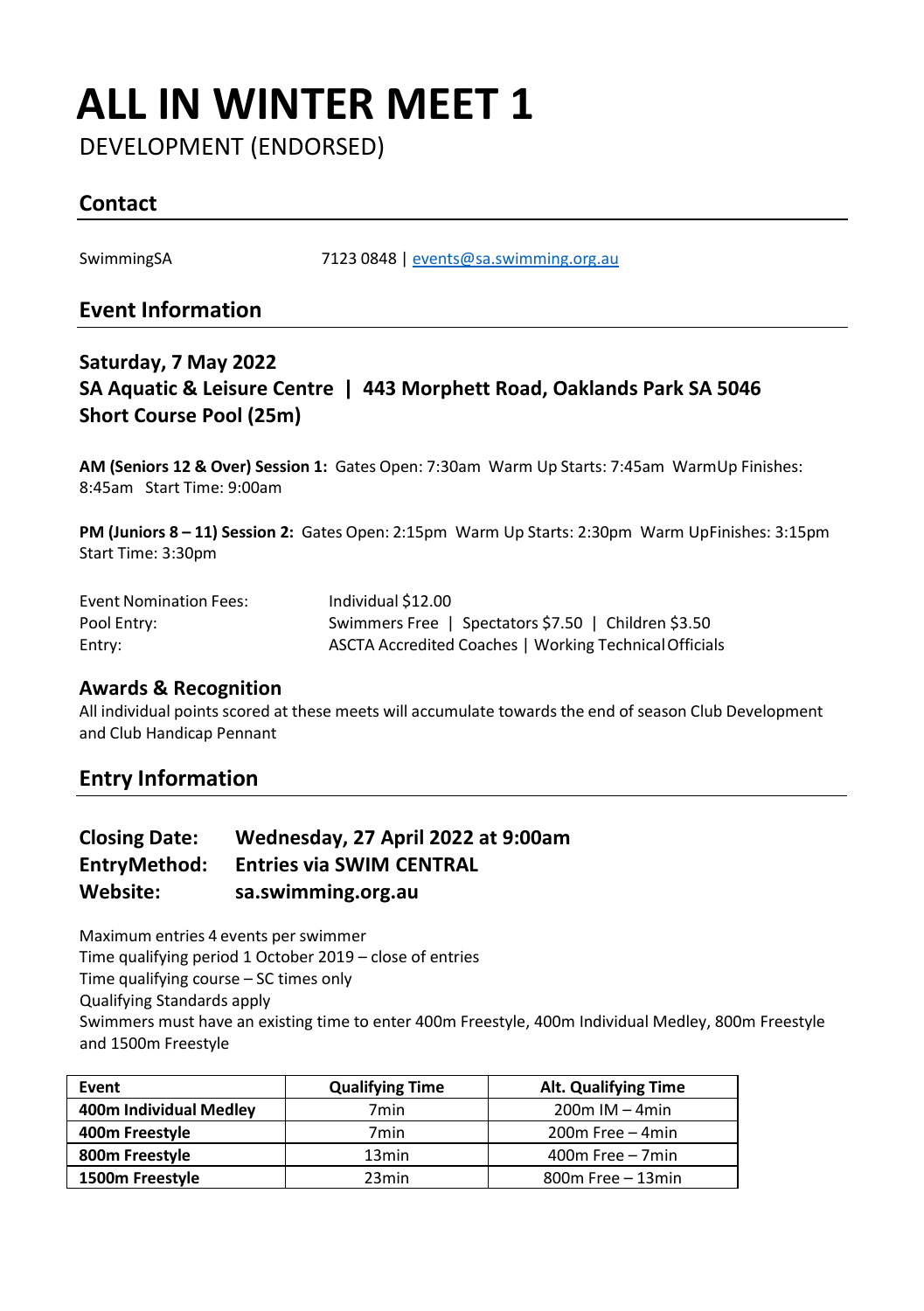## **ALL IN WINTER MEET 1**

EVENT LIST

**Session: 1 Starts at 09:00 AM (Seniors 12 & Over)**

| <b>Finals</b> | $\mathbf{1}$ | Female 12 & Over 100 Backstroke                      |
|---------------|--------------|------------------------------------------------------|
| Finals        | 2            | Male 12 & Over 100 Backstroke                        |
| <b>Finals</b> | 3            | Female 12 & Over 200 Butterfly                       |
| Finals        | 4            | Male 12 & Over 200 Butterfly                         |
| <b>Finals</b> | 5.           | Female 12 & Over 50 Breaststroke                     |
| Finals        | 6            | Male 12 & Over 50 Breaststroke                       |
| <b>Finals</b> | $7^{\circ}$  | Female 12 & Over 400 Individual Medley               |
| Finals        |              | 107 Female 12 & Over 400 Individual Medley (200m QT) |
| Finals        | 8            | Male 12 & Over 400 Individual Medley                 |
| Finals        |              | 108 Male 12 & Over 400 Individual Medley (200m QT)   |
| Finals        | 9            | Female 12 & Over 50 Freestyle                        |
| <b>Finals</b> | 10           | Male 12 & Over 50 Freestyle                          |
| Finals        | 11           | Female 12 & Over 200 Backstroke                      |
| <b>Finals</b> | 12           | Male 12 & Over 200 Backstroke                        |
| <b>Finals</b> | 13           | Female 12 & Over 100 Butterfly                       |
| <b>Finals</b> | 14           | Male 12 & Over 100 Butterfly                         |
| Finals        | 15           | Female 12 & Over 100 Breaststroke                    |
| Finals        | 16           | Male 12 & Over 100 Breaststroke                      |
| <b>Finals</b> | 17           | Female 12 & Over 200 Freestyle                       |
| Finals        | 18           | Male 12 & Over 200 Freestyle                         |
| <b>Finals</b> | 19           | Female 12 & Over 100 Individual Medley               |
| Finals        | 20           | Male 12 & Over 100 Individual Medley                 |
| <b>Finals</b> | 21           | Female 12 & Over 800 Freestyle                       |
| Finals        |              | 121 Female 12 & Over 800 Freestyle (400m QT)         |
| Finals        | 22           | Male 12 & Over 800 Freestyle                         |
| Finals        |              | 122 Male 12 & Over 800 Freestyle (400m QT)           |